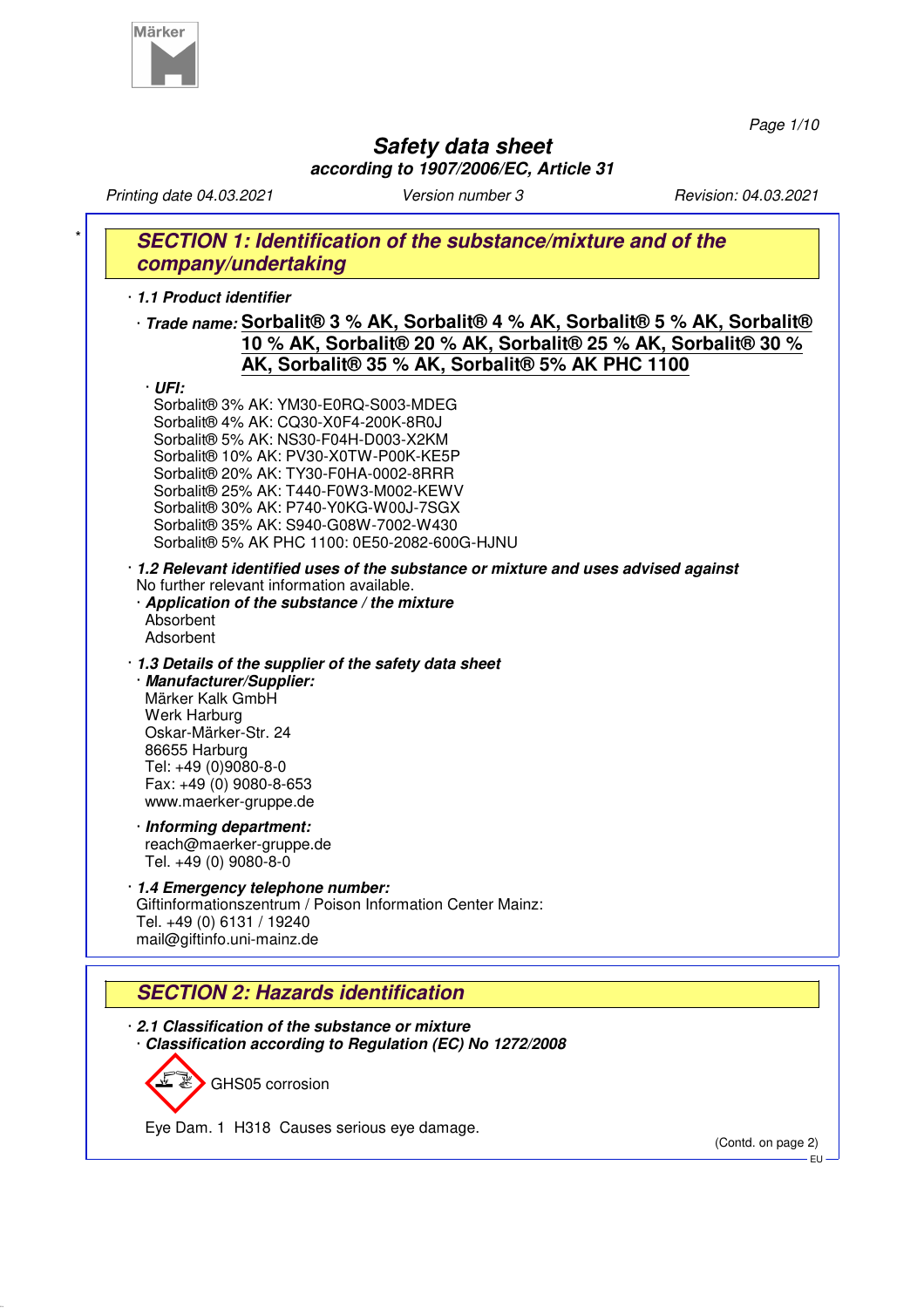**Safety data sheet according to 1907/2006/EC, Article 31**

*Printing date 04.03.2021 Version number 3 Revision: 04.03.2021*

**Trade name: Sorbalit® 3 % AK, Sorbalit® 4 % AK, Sorbalit® 5 % AK, Sorbalit® 10 % AK, Sorbalit® 20 % AK, Sorbalit® 25 % AK, Sorbalit® 30 % AK, Sorbalit® 35 % AK, Sorbalit® 5% AK PHC 1100**



# \* **SECTION 3: Composition/information on ingredients**

· **3.2 Mixtures**

· **Description:** Mixture of the substances listed below including additives not requiring identification.

| · Dangerous components:                           |                                                                                                          |              |  |
|---------------------------------------------------|----------------------------------------------------------------------------------------------------------|--------------|--|
| CAS: 1305-62-0                                    | calcium dihydroxide                                                                                      | $50 - 100\%$ |  |
| EINECS: 215-137-3                                 | $\overline{\Leftrightarrow}$ Eye Dam. 1, H318; $\overline{\Leftrightarrow}$ Skin Irrit. 2, H315; STOT SE |              |  |
| Reg.nr.: 01-2119475151-45-X $\overline{3}$ , H335 |                                                                                                          |              |  |
|                                                   | Additional information For the wording of the listed hazard phrases refer to section 16.                 |              |  |
|                                                   |                                                                                                          | FH-          |  |

(Contd. on page 3)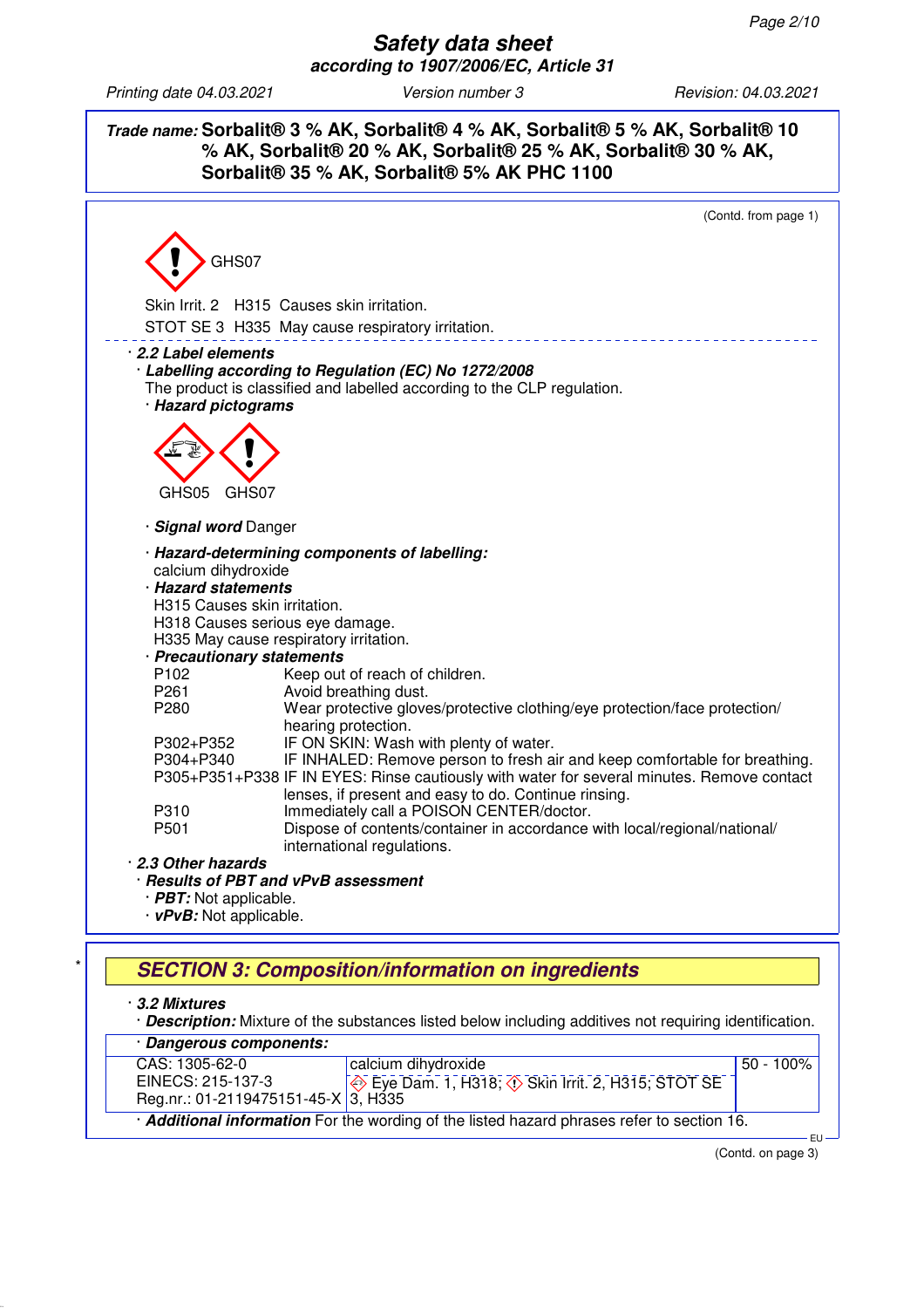**Trade name: Sorbalit® 3 % AK, Sorbalit® 4 % AK, Sorbalit® 5 % AK, Sorbalit® 10 % AK, Sorbalit® 20 % AK, Sorbalit® 25 % AK, Sorbalit® 30 % AK, Sorbalit® 35 % AK, Sorbalit® 5% AK PHC 1100**

(Contd. from page 2)

#### **SECTION 4: First aid measures**

· **4.1 Description of first aid measures**

· **General information** Instantly remove any clothing contaminated by the product. · **After inhalation**

Supply fresh air and call for doctor for safety reasons.

In case of unconsciousness bring patient into stable side position for transport.

· **After skin contact**

Instantly wash with water and soap and rinse thoroughly.

If skin irritation continues, consult a doctor.

- · **After eye contact**
- Rinse opened eye for several minutes under running water. Then consult doctor.
- · **After swallowing** Rinse out mouth and then drink plenty of water.

Do not induce vomiting; instantly call for medical help.

- · **4.2 Most important symptoms and effects, both acute and delayed** No further relevant information available.
- · **4.3 Indication of any immediate medical attention and special treatment needed** No further relevant information available.

### **SECTION 5: Firefighting measures**

#### · **5.1 Extinguishing media**

· **Suitable extinguishing agents**

The product itself does not burn.

Use fire fighting measures that suit the environment.

- · **For safety reasons unsuitable extinguishing agents** Water with a full water jet.
- · **5.2 Special hazards arising from the substance or mixture**
- Can be released in case of fire: Carbon monoxide (CO)
- · **5.3 Advice for firefighters**
- · **Protective equipment:**

In case of fire wear breathing equipment being independent of ambient air and suit provided full protection against chemicals.

· **Additional information**

Collect contaminated fire fighting water separately. It must not enter drains. Provide sufficient fire fighting water retention.

Dispose of fire debris and contaminated fire fighting water in accordance with official regulations.

## **SECTION 6: Accidental release measures**

· **6.1 Personal precautions, protective equipment and emergency procedures** Avoid causing dust. Ensure adequate ventilation Product forms slippery surface when combined with water. The usual precautionary measures should be adhered to general rules for handling chemicals. · **6.2 Environmental precautions:** Damaged containers immediately isolate and seal. Gather mechanically and reuse, if possible. Do not allow to enter drainage system, surface or ground water. · **6.3 Methods and material for containment and cleaning up:** Collect mechanically and disposal in suitable containers. Keep away from water.

(Contd. on page 4)

EU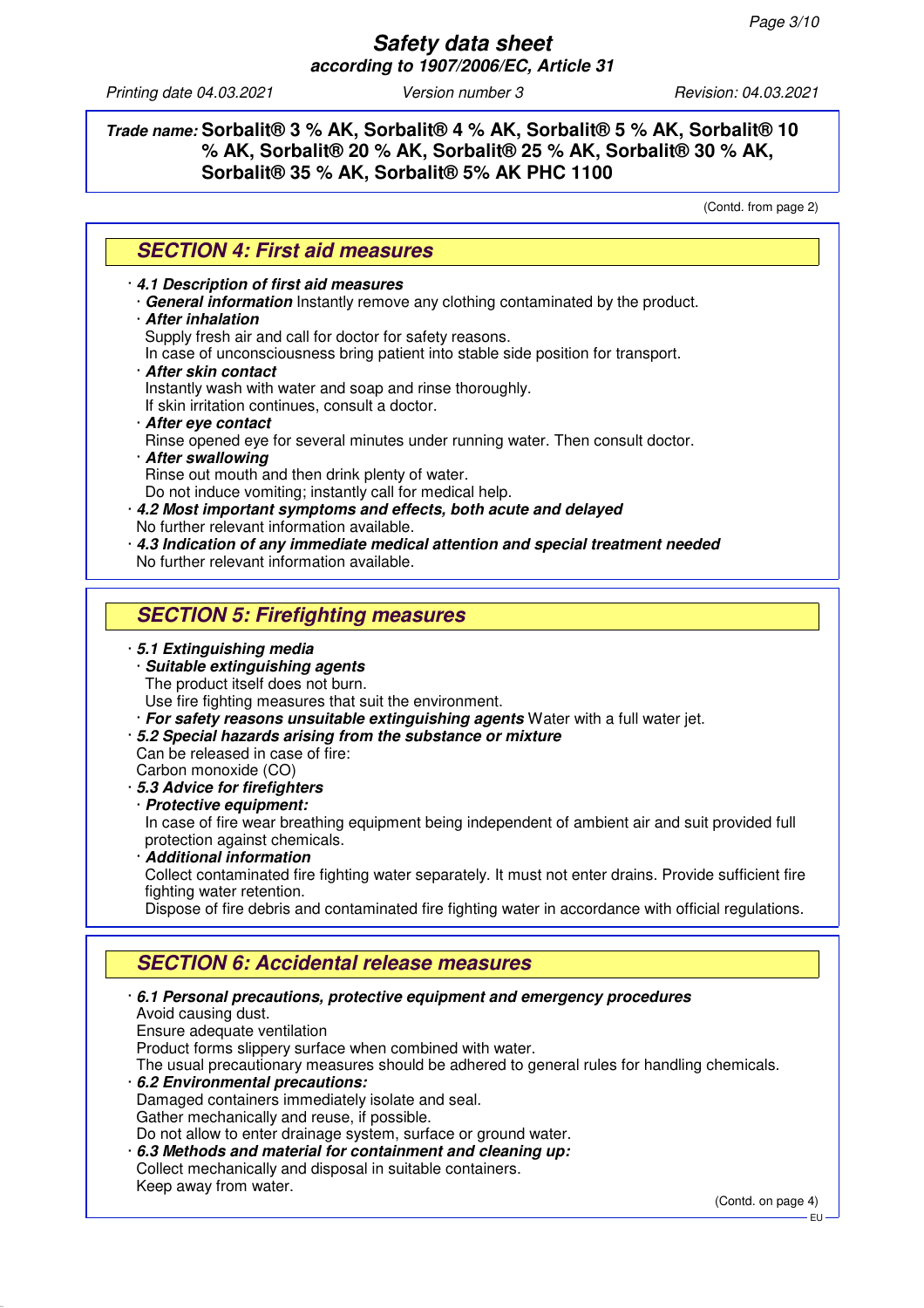### **Trade name: Sorbalit® 3 % AK, Sorbalit® 4 % AK, Sorbalit® 5 % AK, Sorbalit® 10 % AK, Sorbalit® 20 % AK, Sorbalit® 25 % AK, Sorbalit® 30 % AK, Sorbalit® 35 % AK, Sorbalit® 5% AK PHC 1100**

(Contd. from page 3)

Ensure adequate ventilation. · **6.4 Reference to other sections** See Section 7 for information on safe handling See Section 8 for information on personal protection equipment. See Section 13 for information on disposal.

# **SECTION 7: Handling and storage**

#### · **7.1 Precautions for safe handling**

Prevent formation of dust.

Provide suction extractors if dust is formed.

Use appropriate industrial vacuum cleaners or central vacuum systems for dust removal. Avoid contact with eyes and skin.

Don't eat, drink or smoke while working.

· **Information about protection against explosions and fires:** The product is not flammable

#### · **7.2 Conditions for safe storage, including any incompatibilities**

· **Storage**

- · **Requirements to be met by storerooms and containers:** Store in cool location. Store only in the original container. Unsuitable material for container: aluminium. · **Information about storage in one common storage facility:** Do not store together with acids. · **Further information about storage conditions:**
- Keep container tightly sealed. Store under dry conditions. Protect from humidity and keep away from water.
- · **7.3 Specific end use(s)** No further relevant information available.

## **SECTION 8: Exposure controls/personal protection**

#### · **8.1 Control parameters**

#### · **Components with limit values that require monitoring at the workplace:**

WEL: workplace exposure limit

OEL: Occupational Exposure Limit

IOELV: Indicative Occupational Exposure Limit Values, workplace threshold value of the European Union

| 1305-62-0 calcium dihydroxide                                |                                                                                                          |                             |                    |
|--------------------------------------------------------------|----------------------------------------------------------------------------------------------------------|-----------------------------|--------------------|
| IOELV (European Union) Short-term value: 4 mg/m <sup>3</sup> |                                                                                                          |                             |                    |
|                                                              | Long-term value: 1 mg/m <sup>3</sup><br>Respirable fraction                                              |                             |                    |
| <b>WEL</b> (Great Britain)                                   | Short-term value: 4* mg/m <sup>3</sup><br>Long-term value: 5 1* mg/m <sup>3</sup><br>*resprable fraction |                             |                    |
| <b>DNELs</b>                                                 |                                                                                                          |                             |                    |
| 1305-62-0 calcium dihydroxide                                |                                                                                                          |                             |                    |
| Inhalative   DNEL (worker, short-term, local)                |                                                                                                          | 4 mg/m <sup>3</sup> (human) |                    |
|                                                              | DNEL (worker, long-term, local)                                                                          | 1 mg/m <sup>3</sup> (human) |                    |
|                                                              | DNEL (consumer, short-term, local) $ 4 \text{ mg/m}^3$ (human)                                           |                             |                    |
|                                                              | DNEL (consumer, long-term, local)                                                                        | 1 mg/m <sup>3</sup> (human) |                    |
|                                                              |                                                                                                          |                             | (Contd. on page 5) |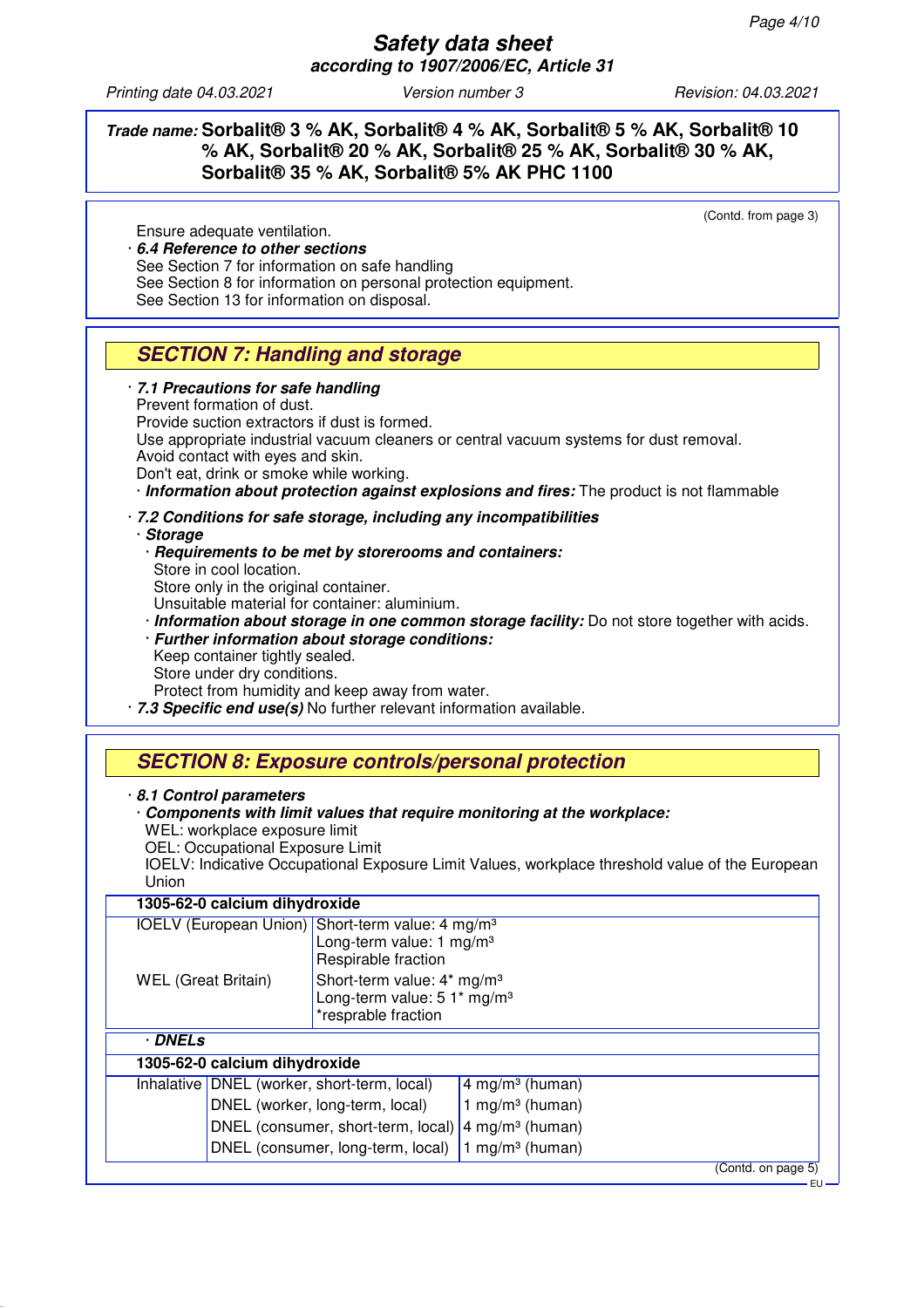## **Trade name: Sorbalit® 3 % AK, Sorbalit® 4 % AK, Sorbalit® 5 % AK, Sorbalit® 10 % AK, Sorbalit® 20 % AK, Sorbalit® 25 % AK, Sorbalit® 30 % AK, Sorbalit® 35 % AK, Sorbalit® 5% AK PHC 1100**

| · PNECs<br>1305-62-0 calcium dihydroxide<br>PNEC aqua (freshwater)<br>PNEC aqua (marine water)<br><b>PNEC STP</b><br>PNEC soil<br>PNEC aqua (intermittent releases) 0.49 mg/L (.)<br>8.2 Exposure controls<br>· Individual protection measures, such as personal protective equipment<br>General protective and hygienic measures<br>Keep away from foodstuffs, beverages and food.<br>Take off all contaminated clothing immediately.<br>Wash hands during breaks and at the end of the work.                                     | $0.49$ mg/L $(.)$<br>$0.32$ mg/L $(.)$<br>3 mg/ $L(.)$<br>1,080 mg/kg soil dw (.)<br>· Additional information: The lists that were valid during the compilation were used as basis.                                                                                                                                                                                                                                                                                                                                                                                                                                                                                                                                                                                                                                                                                                                      |
|------------------------------------------------------------------------------------------------------------------------------------------------------------------------------------------------------------------------------------------------------------------------------------------------------------------------------------------------------------------------------------------------------------------------------------------------------------------------------------------------------------------------------------|----------------------------------------------------------------------------------------------------------------------------------------------------------------------------------------------------------------------------------------------------------------------------------------------------------------------------------------------------------------------------------------------------------------------------------------------------------------------------------------------------------------------------------------------------------------------------------------------------------------------------------------------------------------------------------------------------------------------------------------------------------------------------------------------------------------------------------------------------------------------------------------------------------|
|                                                                                                                                                                                                                                                                                                                                                                                                                                                                                                                                    |                                                                                                                                                                                                                                                                                                                                                                                                                                                                                                                                                                                                                                                                                                                                                                                                                                                                                                          |
|                                                                                                                                                                                                                                                                                                                                                                                                                                                                                                                                    |                                                                                                                                                                                                                                                                                                                                                                                                                                                                                                                                                                                                                                                                                                                                                                                                                                                                                                          |
|                                                                                                                                                                                                                                                                                                                                                                                                                                                                                                                                    |                                                                                                                                                                                                                                                                                                                                                                                                                                                                                                                                                                                                                                                                                                                                                                                                                                                                                                          |
|                                                                                                                                                                                                                                                                                                                                                                                                                                                                                                                                    |                                                                                                                                                                                                                                                                                                                                                                                                                                                                                                                                                                                                                                                                                                                                                                                                                                                                                                          |
|                                                                                                                                                                                                                                                                                                                                                                                                                                                                                                                                    |                                                                                                                                                                                                                                                                                                                                                                                                                                                                                                                                                                                                                                                                                                                                                                                                                                                                                                          |
|                                                                                                                                                                                                                                                                                                                                                                                                                                                                                                                                    |                                                                                                                                                                                                                                                                                                                                                                                                                                                                                                                                                                                                                                                                                                                                                                                                                                                                                                          |
|                                                                                                                                                                                                                                                                                                                                                                                                                                                                                                                                    |                                                                                                                                                                                                                                                                                                                                                                                                                                                                                                                                                                                                                                                                                                                                                                                                                                                                                                          |
|                                                                                                                                                                                                                                                                                                                                                                                                                                                                                                                                    |                                                                                                                                                                                                                                                                                                                                                                                                                                                                                                                                                                                                                                                                                                                                                                                                                                                                                                          |
| Avoid contact with the skin.<br>Avoid contact with the eyes and skin.<br>· Breathing equipment:<br>standards.<br>Fine-dust mask, filter P1<br>· Hand protection<br>Use gloves of stable material (i.e. nitril rubber).<br>preparation.<br>preparation/ the chemical mixture.<br>the degradation<br>· Material of gloves<br>and has therefore to be checked prior to the application.<br>· Penetration time of glove material<br>and has to be observed.<br>for this protective glove has not been measured.<br>Eye/face protection | Approved dust respirators must be used for dusty conditions or if dust levels exceed established<br>The glove material has to be impermeable and resistant to the product/ the substance/ the<br>Due to missing tests no recommendation to the glove material can be given for the product/ the<br>Selection of the glove material on consideration of the penetration times, rates of diffusion and<br>The selection of the suitable gloves does not only depend on the material, but also on further<br>marks of quality and varies from manufacturer to manufacturer. As the product is a preparation<br>of several substances, the resistance of the glove material can not be calculated in advance<br>The exact break through time has to be found out by the manufacturer of the protective gloves<br>With solid dry substances permeation is not to be expected. Therefore the breakthrough-time |
| Tightly sealed safety glasses.                                                                                                                                                                                                                                                                                                                                                                                                                                                                                                     |                                                                                                                                                                                                                                                                                                                                                                                                                                                                                                                                                                                                                                                                                                                                                                                                                                                                                                          |
| <b>Body protection:</b> Alkaline resistant protective clothing                                                                                                                                                                                                                                                                                                                                                                                                                                                                     |                                                                                                                                                                                                                                                                                                                                                                                                                                                                                                                                                                                                                                                                                                                                                                                                                                                                                                          |

· **9.1 Information on basic physical and chemical properties**

· **General Information** • **Colour:** Grey Grey<br>• **Odour:** Grey Godour Grey Godour Grey Grey Godour Grey Godour Grey Godour Grey Godour Grey Grey Grey Grey Grey

· **Odour:** odourless

(Contd. on page 6)

EU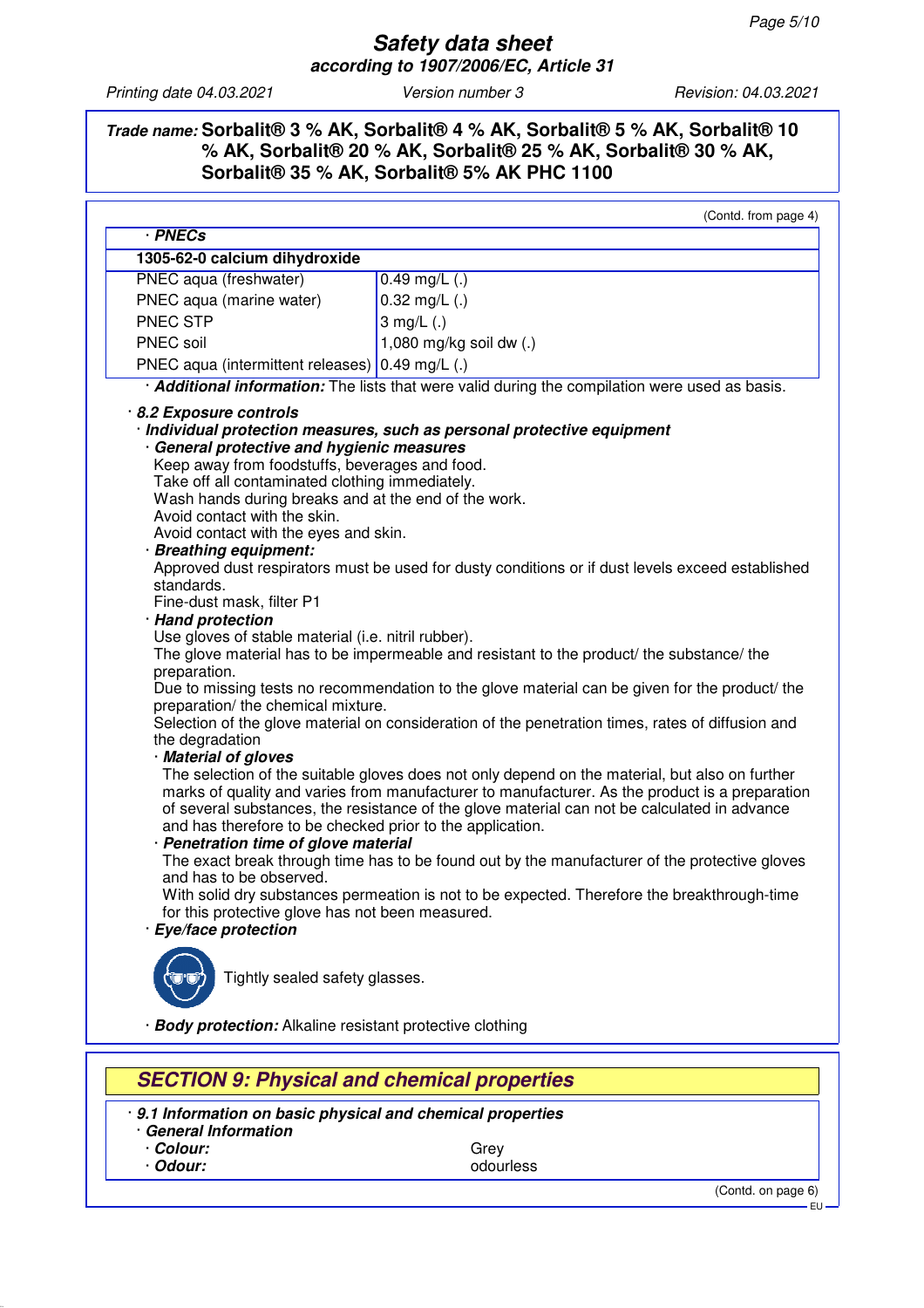### **Trade name: Sorbalit® 3 % AK, Sorbalit® 4 % AK, Sorbalit® 5 % AK, Sorbalit® 10 % AK, Sorbalit® 20 % AK, Sorbalit® 25 % AK, Sorbalit® 30 % AK, Sorbalit® 35 % AK, Sorbalit® 5% AK PHC 1100**

|                                              | (Contd. from page 5)                          |
|----------------------------------------------|-----------------------------------------------|
| Odour threshold:                             | Not determined.                               |
| · Melting point/freezing point:              | Not determined                                |
| · Boiling point or initial boiling point and |                                               |
| boiling range                                | Not determined                                |
| · Flammability                               | selfigniting according to VDI 2263 $>$ 300 °C |
| · Flash point:                               | Not applicable                                |
| · Self-inflammability:                       | not selfigniting according to ADR             |
| · Decomposition temperature:                 | $>580$ °C                                     |
| · SADT                                       |                                               |
| $\cdot$ pH at 20 $\degree$ C                 | ca. 12                                        |
| · Viscosity:                                 |                                               |
| · Kinematic viscosity                        | Not applicable.                               |
| dynamic:                                     | Not applicable.                               |
| · Solubility                                 |                                               |
| · Water:                                     |                                               |
|                                              | Partly soluble                                |
| · Partition coefficient n-octanol/water (log |                                               |
| value)                                       | Not determined.                               |
| · Vapour pressure:                           | Not applicable.                               |
| · Density and/or relative density            |                                               |
| . Density at 20 °C                           | $> 2$ g/cm <sup>3</sup>                       |
| · Relative density                           | Not determined.                               |
| · Vapour density                             | Not applicable.                               |
| · Particle characteristics                   | See item 3.                                   |
| · 9.2 Other information                      |                                               |
| · Appearance:                                |                                               |
| · Form:                                      | Powder                                        |
| · Important information on protection of     |                                               |
| health and environment, and on safety.       |                                               |
| · Explosive properties:                      | Product is not explosive.                     |
| · Solvent content:                           |                                               |
| · Organic solvents:                          | $0.0 \%$                                      |
| · VOC EU                                     |                                               |
| · Water:                                     | 0.0%                                          |
| · Solids content:                            | 100.0%                                        |
| <b>Change in condition</b>                   |                                               |
| · Evaporation rate                           | Not applicable.                               |
|                                              |                                               |
| · Information with regard to physical hazard |                                               |
| classes                                      | Void                                          |
| · Explosives                                 | Void                                          |
| · Flammable gases<br>· Aerosols              | Void                                          |
|                                              |                                               |
| · Oxidising gases                            | Void<br>Void                                  |
| · Gases under pressure                       | Void                                          |
| · Flammable liquids<br>· Flammable solids    | Void                                          |
| · Self-reactive substances and mixtures      | Void                                          |
|                                              | Void                                          |
| · Pyrophoric liquids                         |                                               |
| · Pyrophoric solids                          | Void                                          |
| · Self-heating substances and mixtures       | Void                                          |
| · Substances and mixtures, which emit        |                                               |
| flammable gases in contact with water        | Void                                          |
| · Oxidising liquids                          | Void                                          |
| · Oxidising solids                           | Void                                          |
|                                              | (Contd. on page 7)                            |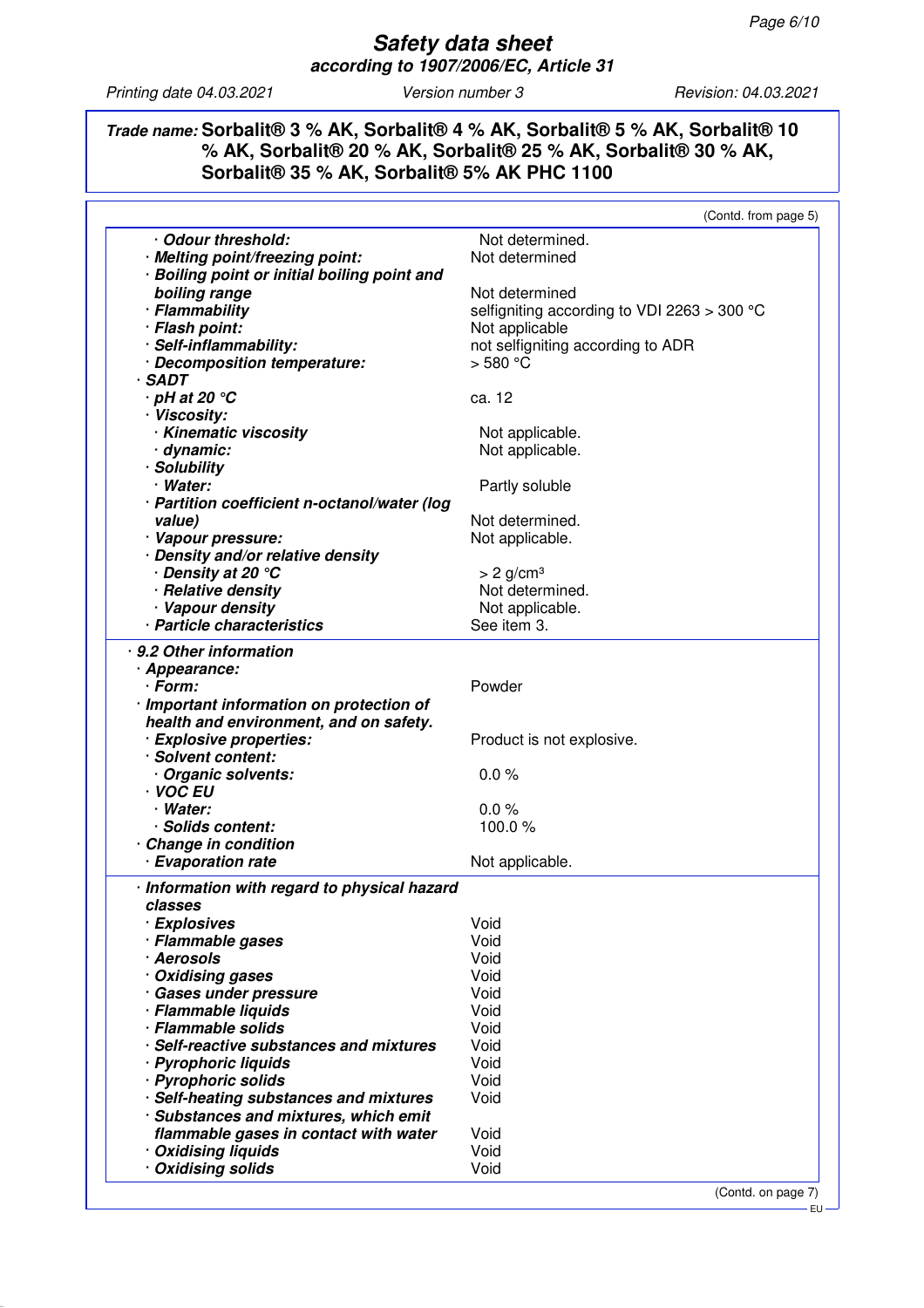### **Trade name: Sorbalit® 3 % AK, Sorbalit® 4 % AK, Sorbalit® 5 % AK, Sorbalit® 10 % AK, Sorbalit® 20 % AK, Sorbalit® 25 % AK, Sorbalit® 30 % AK, Sorbalit® 35 % AK, Sorbalit® 5% AK PHC 1100**

|                                          |              | (Contd. from page 6) |
|------------------------------------------|--------------|----------------------|
| Organic peroxides<br>Corrosive to metals | Void<br>Void |                      |
| · Desensitised explosives                | Void         |                      |

# **SECTION 10: Stability and reactivity**

- · **10.1 Reactivity** No further relevant information available.
- · **10.2 Chemical stability**
- · **Thermal decomposition / conditions to be avoided:** No decomposition if used according to specifications.
- · **10.3 Possibility of hazardous reactions**
- Reacts with light alloys in the presence of moisture to form hydrogen
- · **10.4 Conditions to avoid** Protect from moisture.
- · **10.5 Incompatible materials:** acid
- · **10.6 Hazardous decomposition products:**

None in case of intended use and storage in compliance with instructions.

## **SECTION 11: Toxicological information**

· **11.1 Information on hazard classes as defined in Regulation (EC) No 1272/2008**

· **Acute toxicity** Based on available data, the classification criteria are not met.

· **LD/LC50 values that are relevant for classification:**

#### **1305-62-0 calcium dihydroxide**

Oral LD50 > 2,000 mg/kg (rat) (OECD 425)

Dermal LD50 > 2,500 mg/kg (rabbit) (OECD 402)

- · **Skin corrosion/irritation**
- Causes skin irritation.
- · **Serious eye damage/irritation**
- Causes serious eye damage.
- · **Respiratory or skin sensitisation** Based on available data, the classification criteria are not met.
- · **Germ cell mutagenicity** Based on available data, the classification criteria are not met.
- · **Carcinogenicity** Based on available data, the classification criteria are not met.
- · **Reproductive toxicity** Based on available data, the classification criteria are not met.
- · **STOT-single exposure**
- May cause respiratory irritation.
- · **STOT-repeated exposure** Based on available data, the classification criteria are not met.
- · **Aspiration hazard** Based on available data, the classification criteria are not met.
- · **11.2 Information on other hazards**
- · **Endocrine disrupting properties**
- None of the ingredients is listed.

# **SECTION 12: Ecological information**

#### · **12.1 Toxicity**

#### · **Aquatic toxicity: 1305-62-0 calcium dihydroxide**

EC50 (static) 49.1 mg/l/48h (Daphnia magna) (OECD 202)

LC50 (static) 50.6 mg/l/96h (Oncorhynchus mykiss) (OECD 203)

(Contd. on page 8)

EU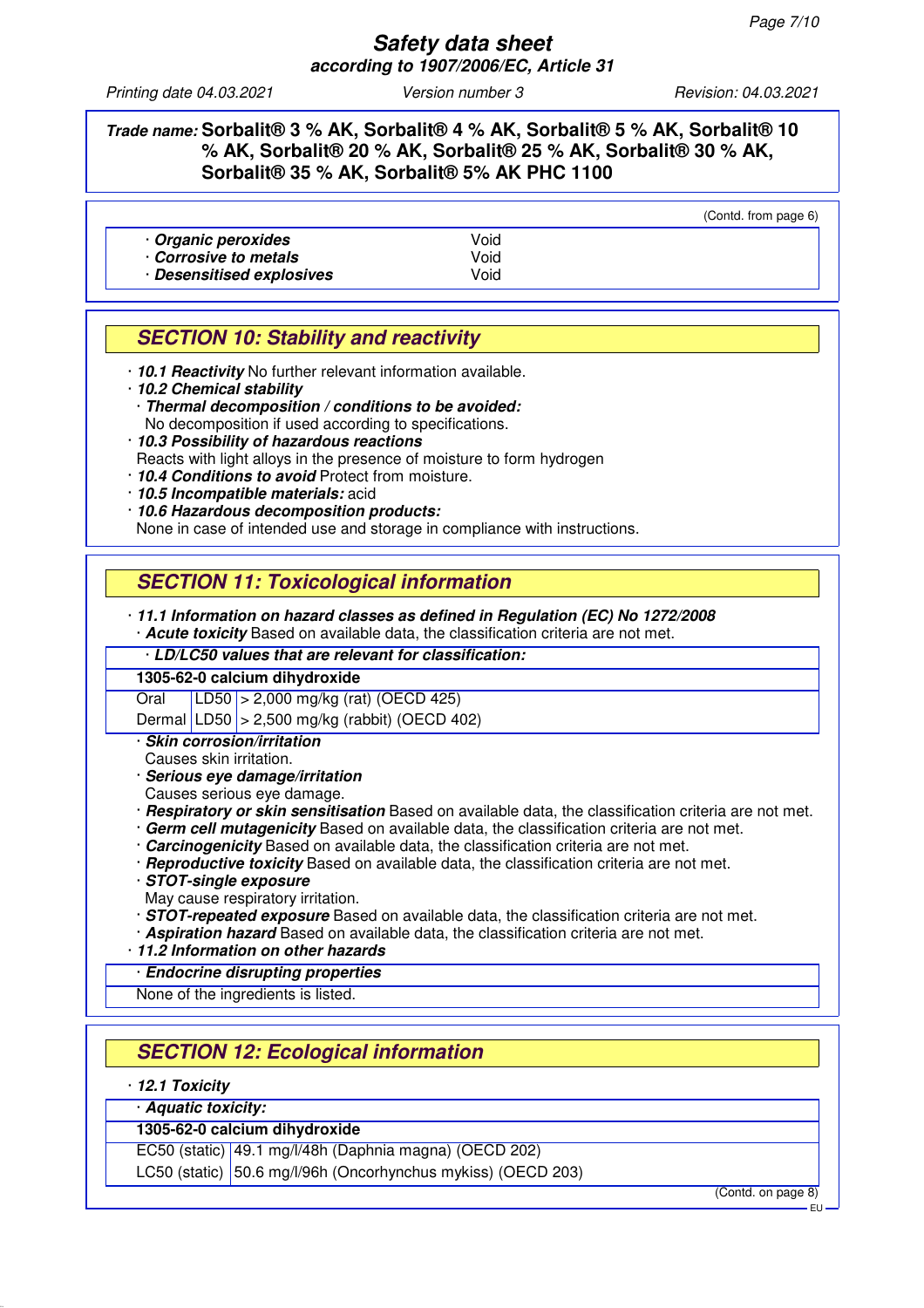(Contd. from page 7)

### **Trade name: Sorbalit® 3 % AK, Sorbalit® 4 % AK, Sorbalit® 5 % AK, Sorbalit® 10 % AK, Sorbalit® 20 % AK, Sorbalit® 25 % AK, Sorbalit® 30 % AK, Sorbalit® 35 % AK, Sorbalit® 5% AK PHC 1100**

| EC50 (static) 184.6 mg/l/72h (Pseudokirchneriella subcapitata) (OECD 201)                                                                                                                                                                                                                                                                                                                                                                                                                                                                     |  |                                                                                                                                                                                                                                                                                                                                                                                                                                                                                                                                                                                                                       |
|-----------------------------------------------------------------------------------------------------------------------------------------------------------------------------------------------------------------------------------------------------------------------------------------------------------------------------------------------------------------------------------------------------------------------------------------------------------------------------------------------------------------------------------------------|--|-----------------------------------------------------------------------------------------------------------------------------------------------------------------------------------------------------------------------------------------------------------------------------------------------------------------------------------------------------------------------------------------------------------------------------------------------------------------------------------------------------------------------------------------------------------------------------------------------------------------------|
| · Terrestrial toxicity:                                                                                                                                                                                                                                                                                                                                                                                                                                                                                                                       |  |                                                                                                                                                                                                                                                                                                                                                                                                                                                                                                                                                                                                                       |
| 1305-62-0 calcium dihydroxide                                                                                                                                                                                                                                                                                                                                                                                                                                                                                                                 |  |                                                                                                                                                                                                                                                                                                                                                                                                                                                                                                                                                                                                                       |
| NOEC (28 d) 2,000 mg/kg soil dw (Eisenia fetida) (OECD 222)                                                                                                                                                                                                                                                                                                                                                                                                                                                                                   |  |                                                                                                                                                                                                                                                                                                                                                                                                                                                                                                                                                                                                                       |
| NOEC (21 d) 47,600 mg/kg soil dw (Beta vulgaris) (OECD 208)                                                                                                                                                                                                                                                                                                                                                                                                                                                                                   |  |                                                                                                                                                                                                                                                                                                                                                                                                                                                                                                                                                                                                                       |
| · 12.2 Persistence and degradability No further relevant information available.<br>. Other information: There are no data available about the preparation.<br>· 12.3 Bioaccumulative potential No further relevant information available.<br>· 12.4 Mobility in soil No further relevant information available.<br>· 12.5 Results of PBT and vPvB assessment<br>$\cdot$ PBT: Not applicable.<br>$\cdot$ vPvB: Not applicable.<br>· 12.6 Endocrine disrupting properties<br>For information on endocrine disrupting properties see section 11. |  |                                                                                                                                                                                                                                                                                                                                                                                                                                                                                                                                                                                                                       |
| 12.7 Other adverse effects                                                                                                                                                                                                                                                                                                                                                                                                                                                                                                                    |  |                                                                                                                                                                                                                                                                                                                                                                                                                                                                                                                                                                                                                       |
| · Behaviour in sewage processing plants:                                                                                                                                                                                                                                                                                                                                                                                                                                                                                                      |  |                                                                                                                                                                                                                                                                                                                                                                                                                                                                                                                                                                                                                       |
| 1305-62-0 calcium dihydroxide<br>EC50 (static) 300.4 mg/l/3h (activated sludge) (OECD 209)                                                                                                                                                                                                                                                                                                                                                                                                                                                    |  |                                                                                                                                                                                                                                                                                                                                                                                                                                                                                                                                                                                                                       |
|                                                                                                                                                                                                                                                                                                                                                                                                                                                                                                                                               |  | · Additional ecological information:<br>· General notes:<br>Rinse off of bigger amounts into drains or the aquatic environment may lead to increased pH-<br>values. A high pH-value harms aquatic organisms. In the dilution of the use-level the pH-value is<br>considerably reduced, so that after the use of the product the aqueous waste, emptied into<br>drains, is only low water-dangerous.<br>Water hazard class 1 (German Regulation) (Self-assessment): slightly hazardous for water.<br>Do not allow undiluted product or large quantities of it to reach ground water, water bodies or<br>sewage system. |
| <b>SECTION 13: Disposal considerations</b>                                                                                                                                                                                                                                                                                                                                                                                                                                                                                                    |  |                                                                                                                                                                                                                                                                                                                                                                                                                                                                                                                                                                                                                       |
| 13.1 Waste treatment methods<br>· Recommendation<br>Must not be disposed of together with household garbage. Do not allow product to reach sewage<br>system.<br>The waste code numbers mentioned are recommendations based on the probable use of the<br>product.                                                                                                                                                                                                                                                                             |  |                                                                                                                                                                                                                                                                                                                                                                                                                                                                                                                                                                                                                       |

| European waste catalogue                                                     |                                                                                                                                                                                      |  |
|------------------------------------------------------------------------------|--------------------------------------------------------------------------------------------------------------------------------------------------------------------------------------|--|
| 19 00 00                                                                     | <b>WASTES FROM WASTE MANAGEMENT FACILITIES, OFF-SITE WASTE WATER</b><br>TREATMENT PLANTS AND THE PREPARATION OF WATER INTENDED FOR<br>HUMAN CONSUMPTION AND WATER FOR INDUSTRIAL USE |  |
| 19 01 00                                                                     | wastes from incineration or pyrolysis of waste                                                                                                                                       |  |
| 19 01 07*                                                                    | solid wastes from gas treatment                                                                                                                                                      |  |
| HP4                                                                          | Irritant - skin irritation and eye damage                                                                                                                                            |  |
| Specific Target Organ Toxicity (STOT)/Aspiration Toxicity<br>HP <sub>5</sub> |                                                                                                                                                                                      |  |
| · Uncleaned packagings:                                                      |                                                                                                                                                                                      |  |

· **Recommendation:** Disposal must be made according to official regulations.

· **Recommended cleaning agent:** Water, if necessary with cleaning agent.

(Contd. on page 9)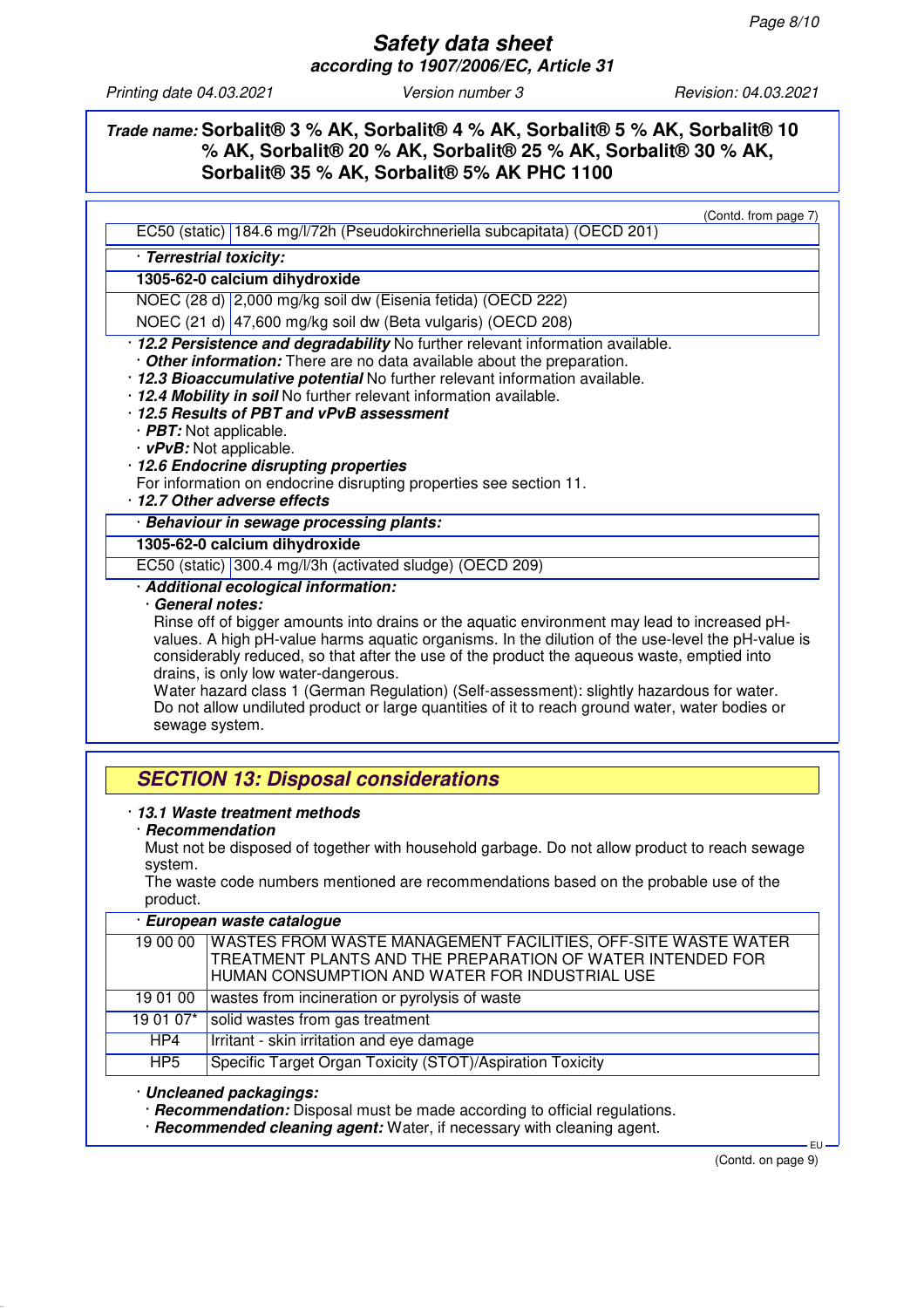### **Trade name: Sorbalit® 3 % AK, Sorbalit® 4 % AK, Sorbalit® 5 % AK, Sorbalit® 10 % AK, Sorbalit® 20 % AK, Sorbalit® 25 % AK, Sorbalit® 30 % AK, Sorbalit® 35 % AK, Sorbalit® 5% AK PHC 1100**

(Contd. from page 8)

| <b>SECTION 14: Transport information</b>                                                    |                                                         |  |
|---------------------------------------------------------------------------------------------|---------------------------------------------------------|--|
| 14.1 UN number or ID number<br>· ADR/ADN, ADN, IMDG, IATA                                   | Void                                                    |  |
| 14.2 UN proper shipping name<br>· ADR/ADN, ADN, IMDG, IATA                                  | Void                                                    |  |
| 14.3 Transport hazard class(es)                                                             |                                                         |  |
| · ADR/ADN, ADN, IMDG, IATA<br>· Class                                                       | Void                                                    |  |
| · 14.4 Packing group<br>· ADR/ADN, IMDG, IATA                                               | Void                                                    |  |
| 14.5 Environmental hazards:<br>· Marine pollutant:                                          | N <sub>0</sub>                                          |  |
| 14.6 Special precautions for user                                                           | Not applicable.                                         |  |
| · 14.7 Maritime transport in bulk according to<br><b>IMO instruments</b><br>Not applicable. |                                                         |  |
| · Transport/Additional information:                                                         | Not dangerous according to the above<br>specifications. |  |
| · UN "Model Regulation":                                                                    | Void                                                    |  |

## **SECTION 15: Regulatory information**

· **15.1 Safety, health and environmental regulations/legislation specific for the substance or mixture**

· **Directive 2012/18/EU**

· **Named dangerous substances - ANNEX I** None of the ingredients is listed.

· **DIRECTIVE 2011/65/EU on the restriction of the use of certain hazardous substances in electrical and electronic equipment – Annex II**

None of the ingredients is listed.

· **REGULATION (EU) 2019/1148**

· **Annex I - RESTRICTED EXPLOSIVES PRECURSORS (Upper limit value for the purpose of licensing under Article 5(3))**

None of the ingredients is listed.

· **Annex II - REPORTABLE EXPLOSIVES PRECURSORS**

None of the ingredients is listed.

#### · **National regulations**

· **Water hazard class:** Water hazard class 1 (Self-assessment): slightly hazardous for water.

· **Substances of very high concern (SVHC) according to REACH, Article 57**

None of the ingredients is contained.

· **15.2 Chemical safety assessment:** A Chemical Safety Assessment has not been carried out.

(Contd. on page 10)